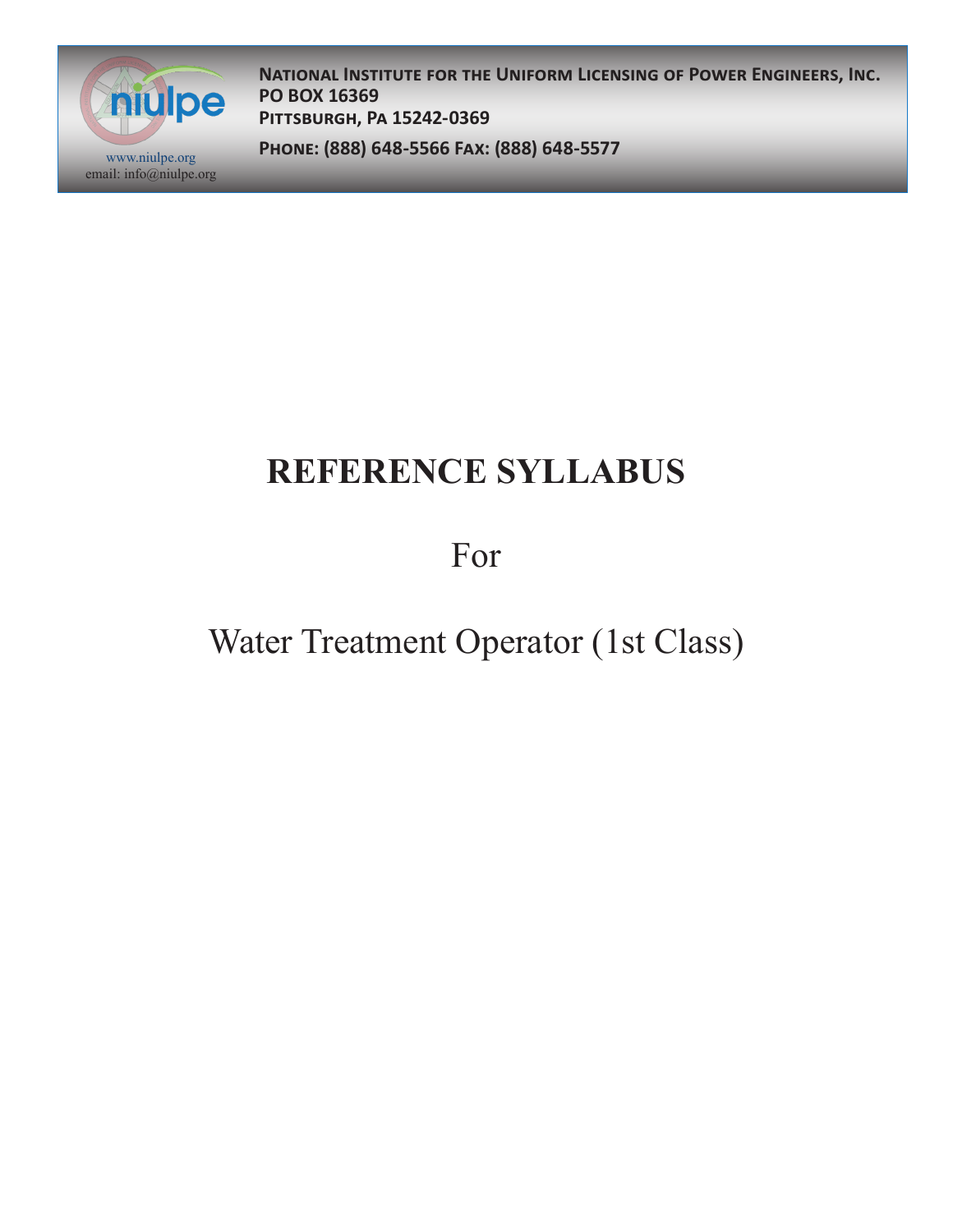

## **Water Treatment Operator (1st class)**

**Syllabus**

### **Introduction**

This Syllabus is intended to assist candidates studying for the Water Treatment Operator (1st Class) Examination.

#### **Recommended Study Program:**

It is recommended that, before undertaking this examination, the candidate completes Power Engineering Course of study, offered through a recognized and approved technical institute or training provider which addresses the Syllabus Outline.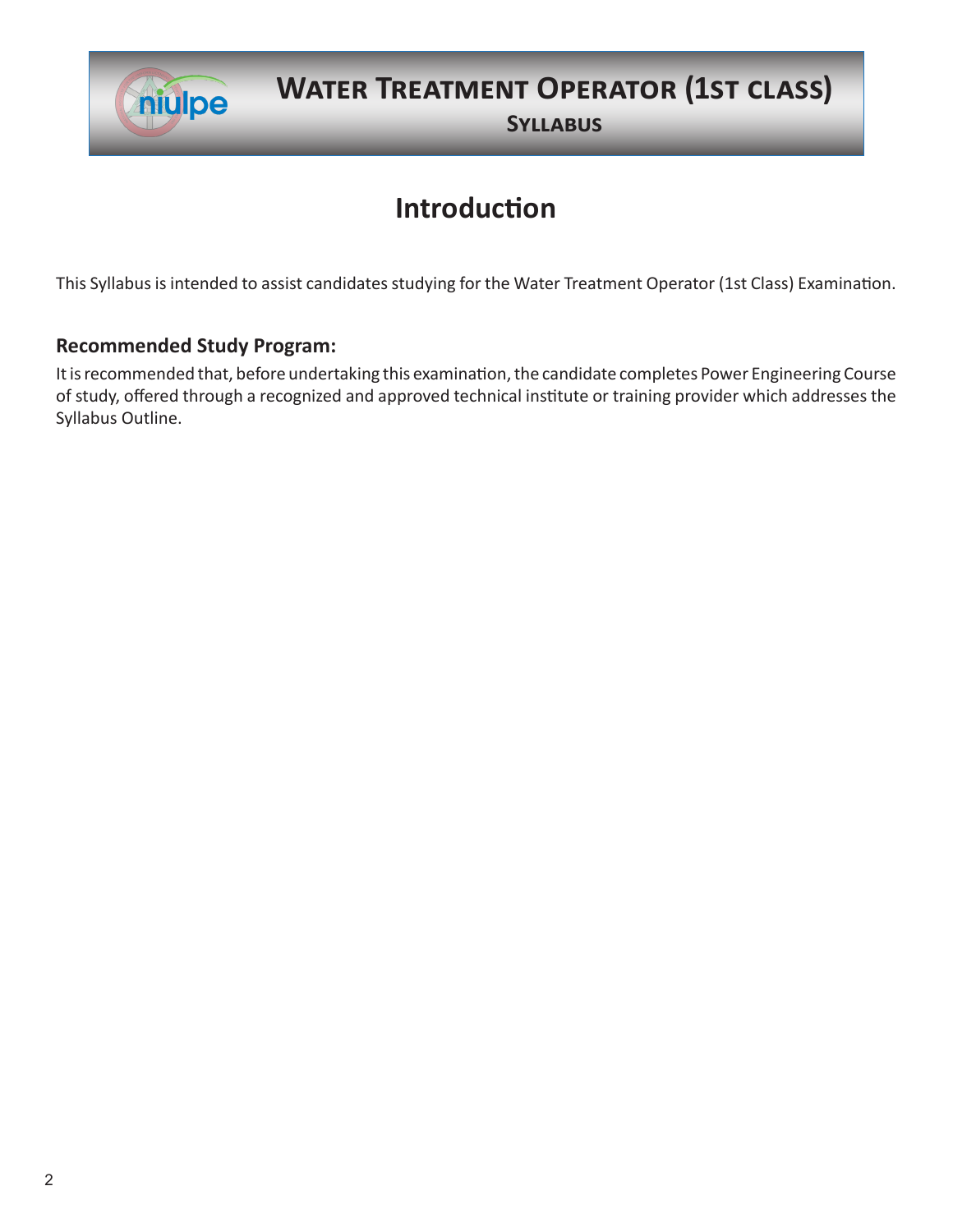

**Water Treatment Operator (1st class)**

**Syllabus**

Reference Syllabus for Water Treatment Operator (2nd Class) Examination **Candidates** 

**Major Topic: Water Treatment Theory**

**Topic 1 Water Chemistry and Analysis**

**Major Topic: Water Pre-Treatment**

**Topic 2 Water Pre-Treatment I Topic 3 Water Pre-Treatment II** 

**Major Topic: Boiler Water Treatment**

**Topic 4 Internal Water Treatment I Topic 5 Internal Water Treatment II**

**Major Topic: Water Treatment in Auxillary Systems**

**Topic 6 Wastewater Treatment Topic 7 Non-Boiler Water Treatment**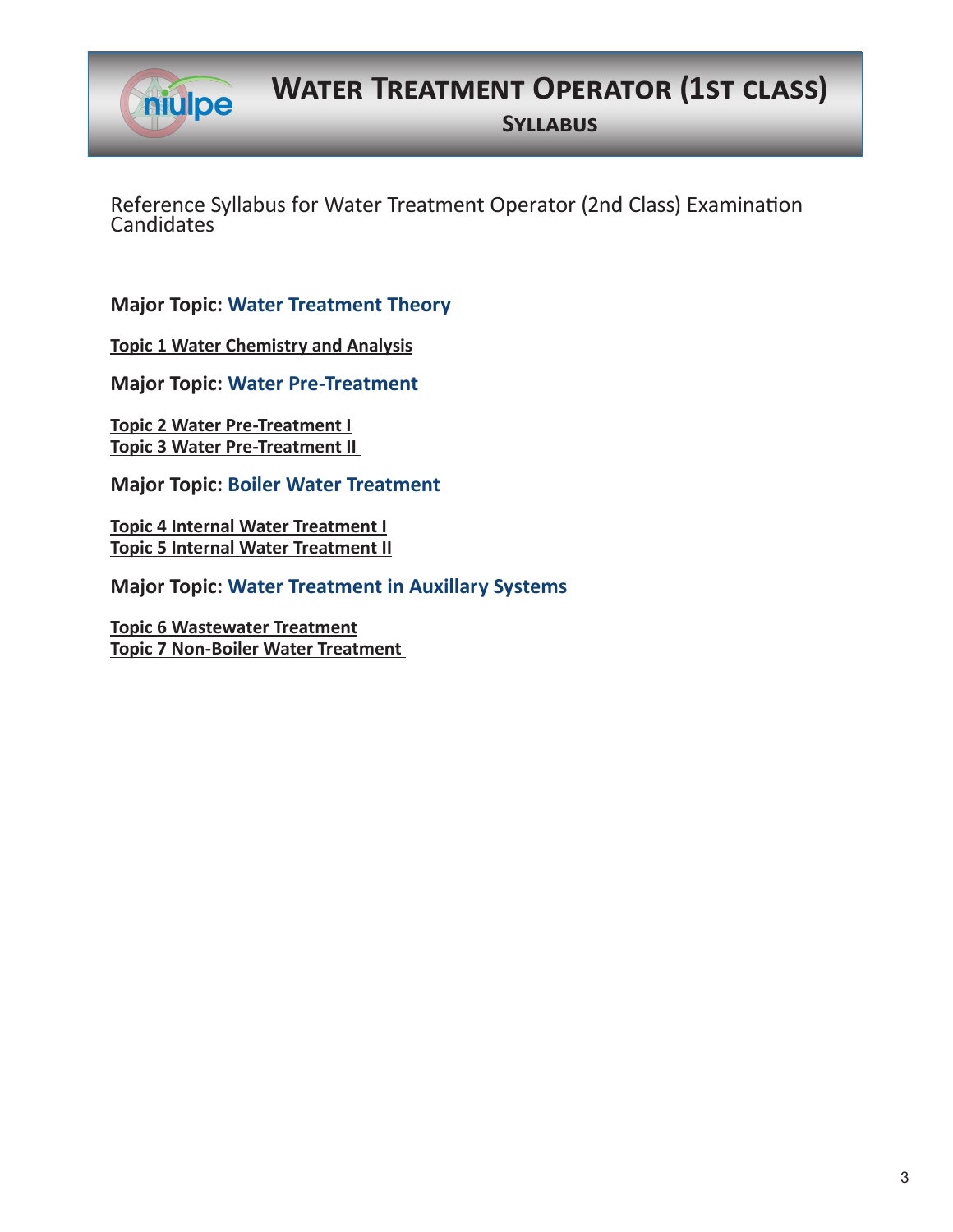

**National Institute for the Uniform Licensing of Power Engineers, Inc. PO BOX 16369 Pittsburgh, Pa 15242-0369**

**Phone: (888) 648-5566 Fax: (888) 648-5577** www.niulpe.org

# **REFERENCE SYLLABUS**

For

## Water Treatment Operator (2nd Class)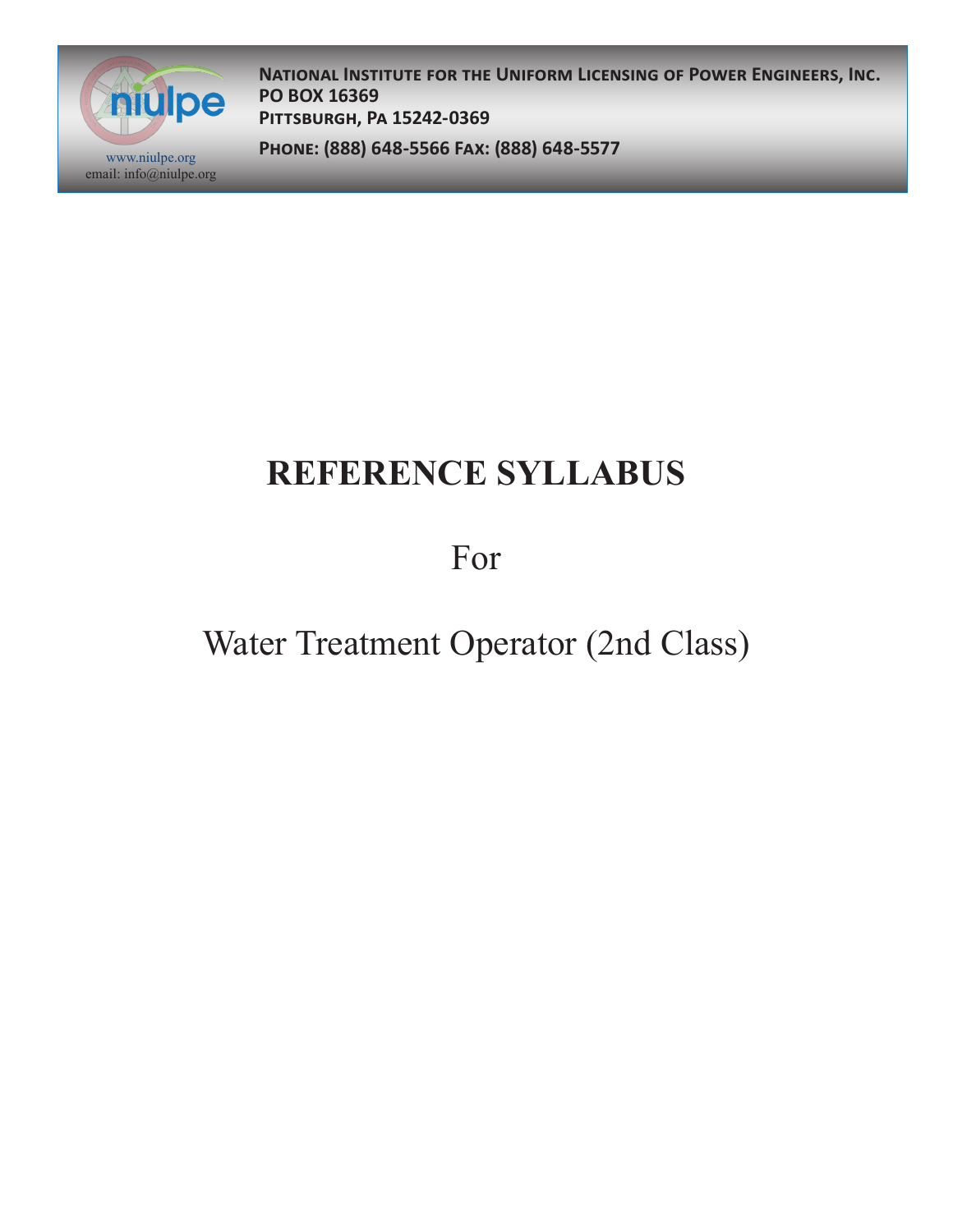

## **Water Treatment Operator (2nd class)**

**Syllabus**

## **Introduction**

This Syllabus is intended to assist candidates studying for the Water Treatment Operator (2nd Class) Examination.

#### **Recommended Study Program:**

It is recommended that, before undertaking this examination, the candidate completes Power Engineering Course of study, offered through a recognized and approved technical institute or training provider which addresses the Syllabus Outline.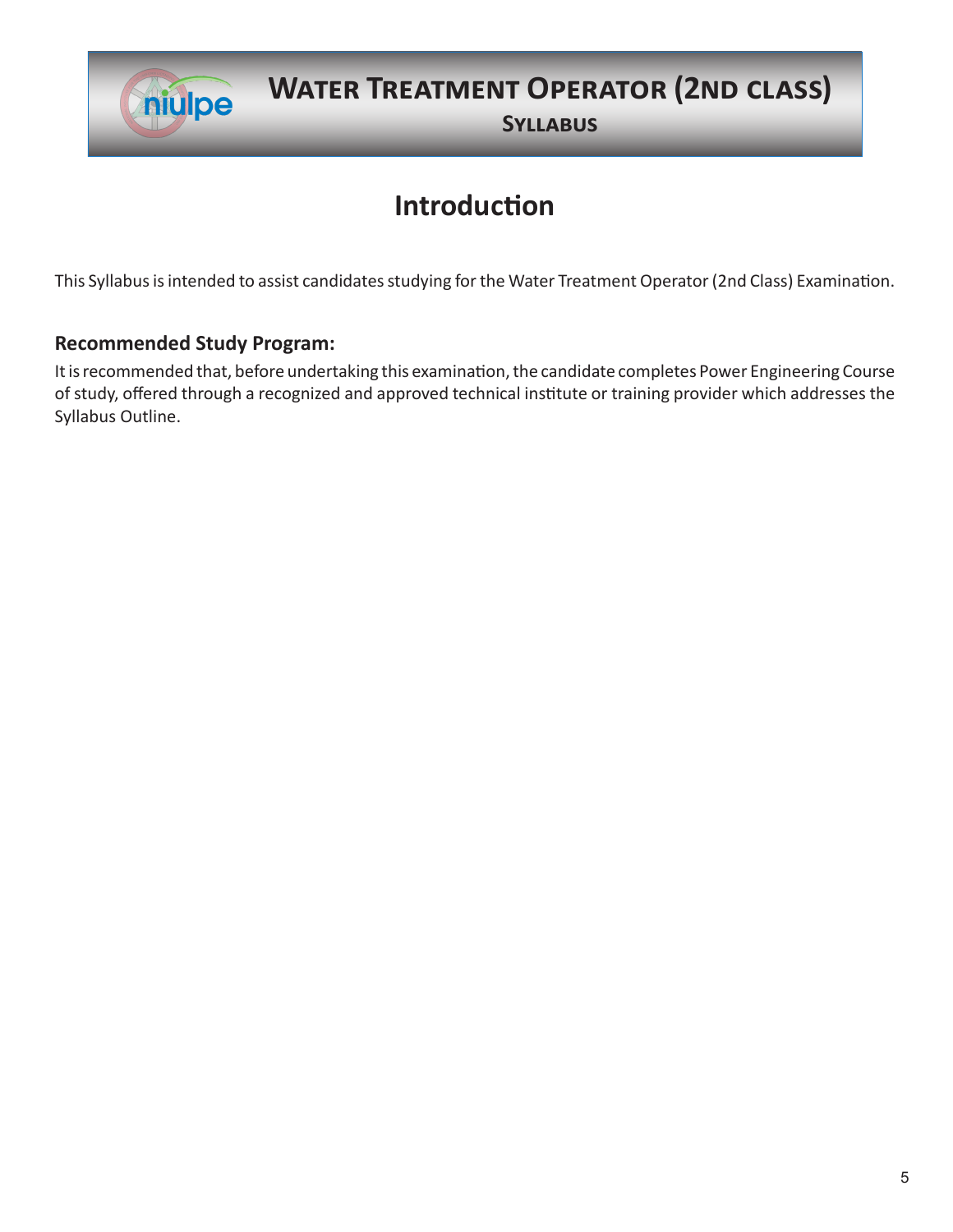niulpe

**Water Treatment Operator (2nd class)**

**Syllabus**

Reference Syllabus for Water Treatment Operator (2nd Class) Examination **Candidates** 

**Major Topic: Water Pre-Treatment**

**Topic 1 External Boiler Water Treatment Topic 2 Boiler Water Pretreatment Topic 3 Condensate Treatment**

**Major Topic: Boiler Water Treatment**

**Topic 4 Internal Boiler Water Treatment** 

**Major Topic: Water Treatment in Auxillary Systems**

**Topic 5 Cooling Tower and Condenser Water Treatment Topic 6 Recirculating System Water Treatment**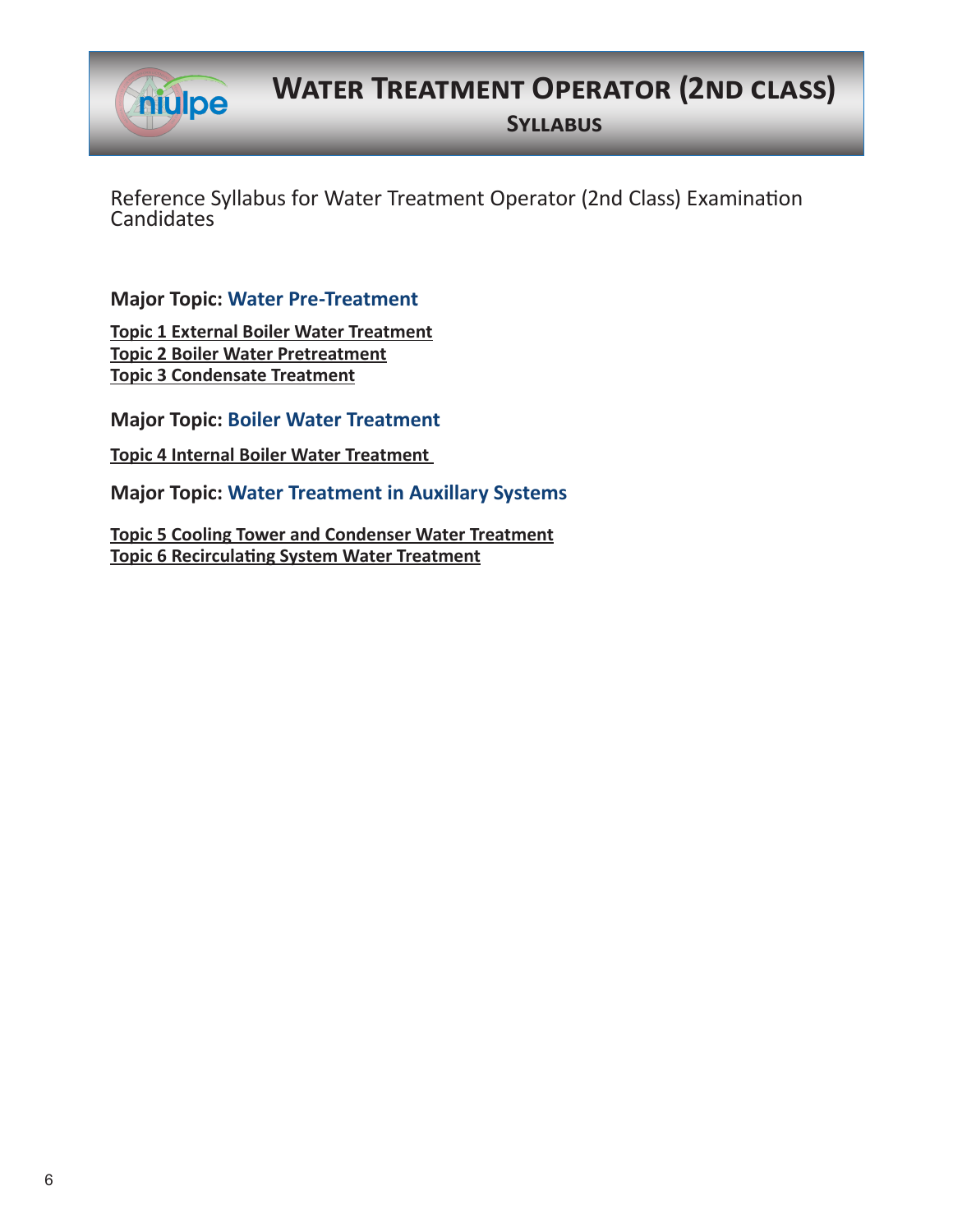

**National Institute for the Uniform Licensing of Power Engineers, Inc. PO BOX 16369 Pittsburgh, Pa 15242-0369**

**Phone: (888) 648-5566 Fax: (888) 648-5577** www.niulpe.org

## **REFERENCE SYLLABUS**

For

## Water Treatment Operator (Plant Manager)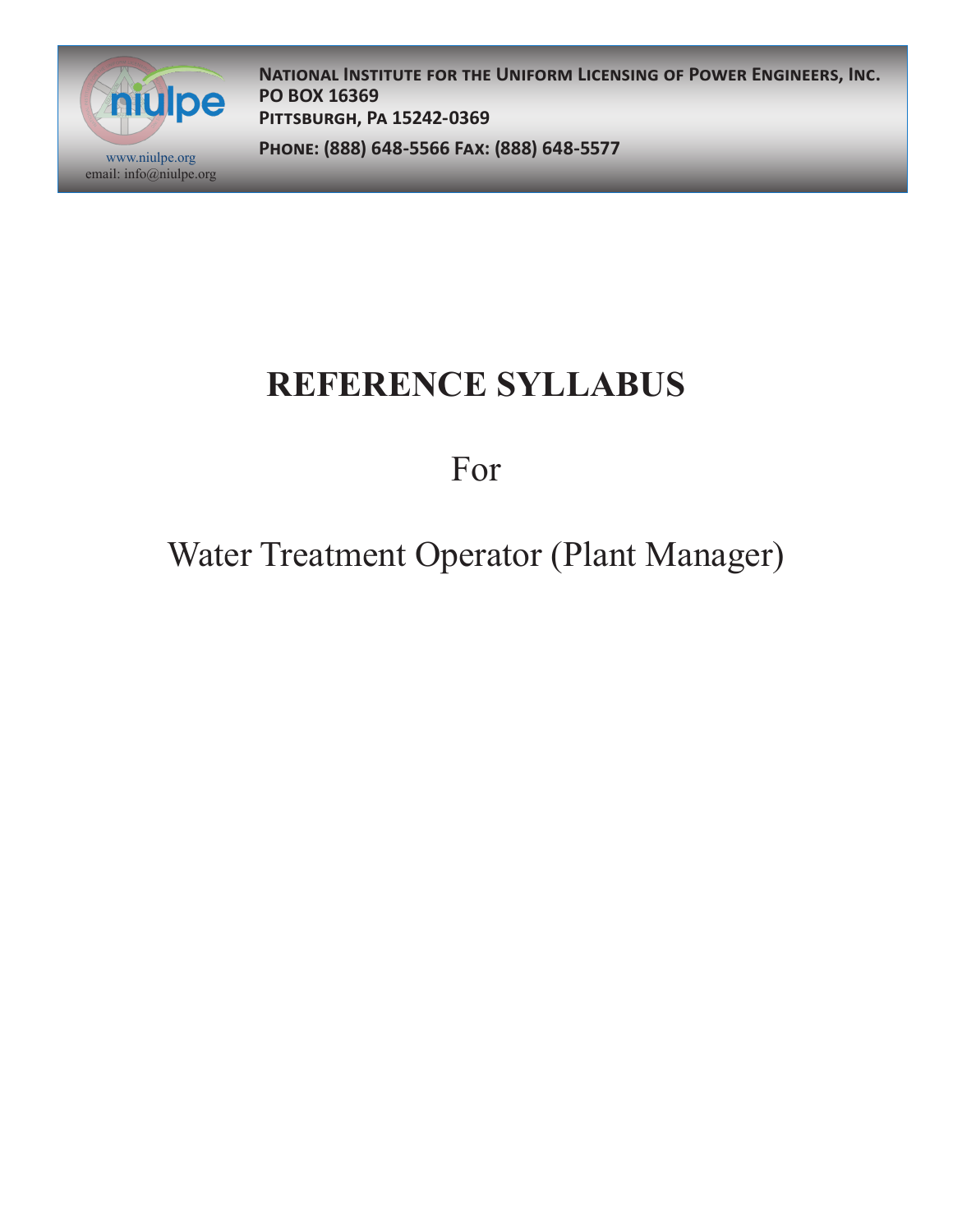

### **Water Treatment Operator Plant Manager**

**Syllabus**

### **Introduction**

This Syllabus is intended to assist candidates studying for the Water Treatment Operator (Plant Manager) Examination.

#### **Recommended Study Program:**

It is recommended that, before undertaking this examination, the candidate completes Power Engineering Course of study, offered through a recognized and approved technical institute or training provider which addresses the Syllabus Outline.